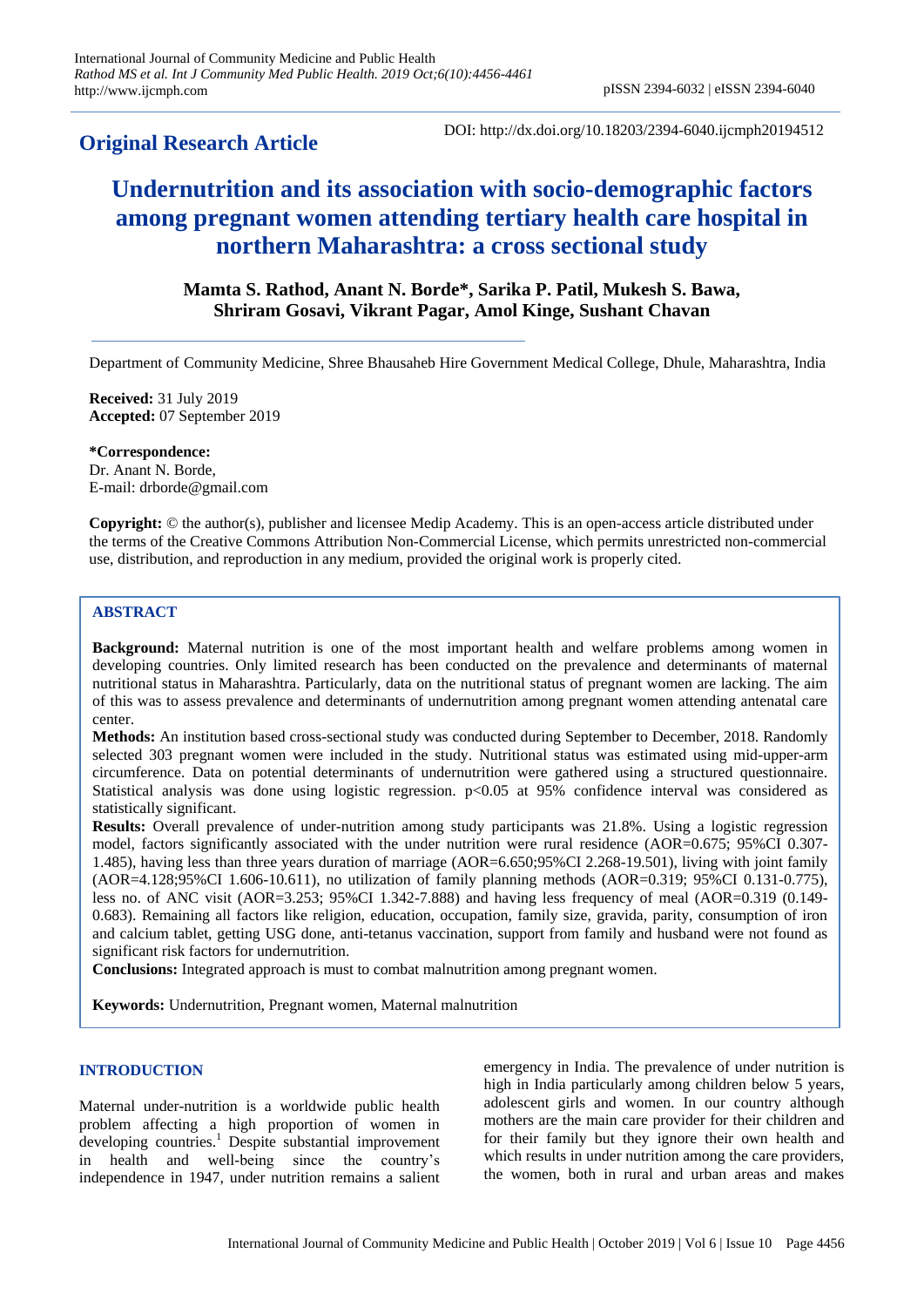themselves vulnerable to under nutrition. In countries like India, both social as well as biological factors are responsible for women to be a vulnerable group to under nutrition throughout the life cycle. $2$ 

Pregnancy occupies a critical and unique place in the course of life which has both health and social importance for individuals, family and the whole of society. The expectant mothers appear to be more vulnerable to malnutrition owing to considerable stress during pregnancy because of physical, metabolic and hormonal changes which make additional nutritional demands on their bodies.<sup>3</sup>

An undernourished mother is more likely to produce a child with low-birth weight and thus an under nourished child. This completes the cycle of undernourishment. Poor maternal nutrition is directly associated with mother's lack of resistance to infection and to maternal ill health during pregnancy and childbirth, particularly among the poor. Therefore providing obstetric care alone is not enough unless poor women's nutritional status is also addressed. In depth, understanding of women's nutritional status is crucial to reducing maternal morality and food insecurity.<sup>2</sup>

Only limited recent empirical research works have been noticed on the determinants of under-nutrition among pregnant women in India.<sup>2,3</sup> Therefore, it is important to know the nutritional status of this group so that corrective measures can be implemented in time.

This study will help us to identify the reasons of under nutrition in India especially among pregnant women. Keeping all this points in mind, an attempt has been made to access the status of under nutrition and their causal factors among pregnant women.

# *Objectives*

The objectives of the present study were to assess the status of under-nutrition among pregnant women attending tertiary health care hospital and to study determinants of under-nutrition among pregnant women attending tertiary health care hospital.

# **METHODS**

# *Study design and site*

A cross-sectional study was undertaken in the ANC OPD of Govt. medical college and hospital, during the period from 1<sup>st</sup> September till end of December, 2018. ANC OPD is functional daily. The average attendance of the center is 40-60 pregnant women per day. The timings of the center are 9:00am to 1:00pm. Verbal informed consent was obtained after explaining the objectives of study to participants. This study did not include subjects to be part of the study without their consent. The method used for this study is the convenience sampling technique. This method entails recruiting all the mothers who desired to be part of this study within the study period. We included all pregnant women visited to ANC OPD during study period who were in second and third trimester of pregnancy and given willingness to participate in study. Institutional Ethical Committee was obtained before the start of the study.

# *Sample size estimation*

Sample size for this study was calculated using formula i.e. N=4pq/L2 with the assumptions: a 95% confidence level, 5% allowable error, prevalence of malnutrition among pregnant women of 22% and 10% non-response rate, a total of 290 were calculated, but total 303 pregnant women were included in study.<sup>4</sup>

#### *Data collection and analysis*

After taking oral informed consent and explaining the nature of this study, each study subject was moved to a separate room in ANC OPD. Data were collected by trained staff by using preformed and pretested semi structured questionnaire. All pregnant women were clinically examined, interviewed and then responses were recorded in a pretested semi structured questionnaire. The potential risk factors were identified from various previous studies and reviews.<sup>1,3,5-7</sup>

Measurements of height, weight, and mid-upper arm circumference (MUAC), were collected in accordance with standard recommendation. Maternal mid-upper arm circumference is a potential indicator of maternal nutritional status.<sup>8</sup> Malnutrition status of study participants were identified using adult MUAC tape and categorized into normal ( $>21$  cm) and malnourished ( $\leq 21$ ) cm).<sup>7,9</sup> Women's pre-pregnancy weight was recorded from ANC card.

Descriptive statistics was done for calculating prevalence of underweight, normal weight among pregnant women. Chi-square test was utilized in this study for selecting significant independent factors for logistics regression models. Finally, binary multiple logistic regression was used to examine the relative importance of sociodemographic factors on nutritional status of pregnant women. In this model, category of nutritional status (MUAC) was considered as a dependent variable coded as 0=normal weight (under-nutrition absent) and 1=underweight (under-nutrition present). Multivariable logistic regression analysis was used to assess the association between the dependent and independent variables and to control confounders. The level of significance was set at  $p<0.05$  for all analyses.

# **RESULTS**

Three hundred three pregnant women were included in study. Majority of study subject i.e., 252 (83.2%) were belonging to age group 20-29 years. There were 217 (71.6%) study subjects who were Hindu by religion and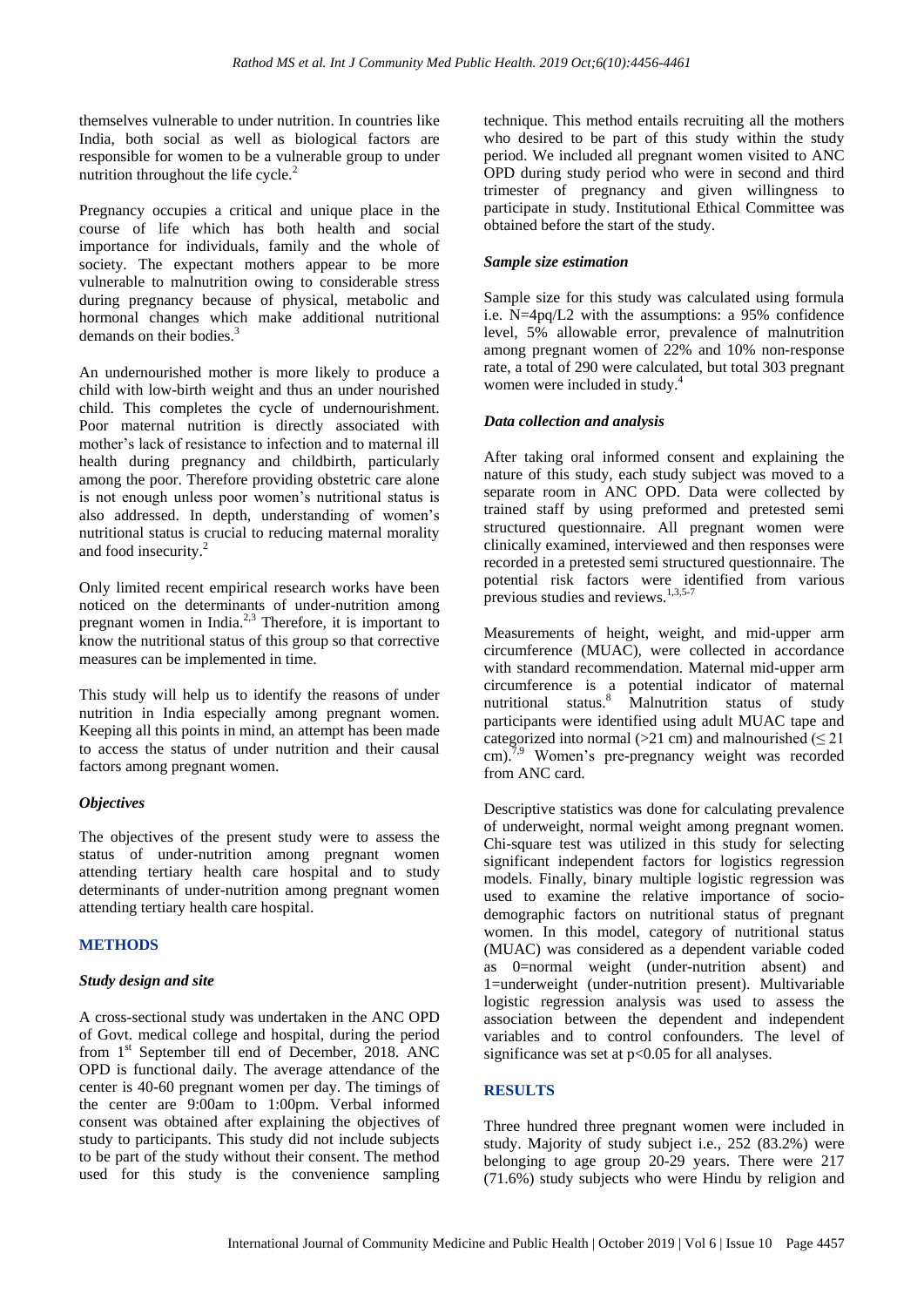majority 175 (71.6%) were residing at rural area. Most of study participants were literate i.e., 202 (66.7%) and 240 (79.2%) were housewife by occupation.

Majority of study participant i.e., 202 (66.7%) were primigravida. Family planning service utilization was very minimal that was 23.8% and 224 (73.9%) were having less than 3 years gap period between last and current pregnancy. Folic acid and iron supplementation to prevent and treat anemia among the study subjects were 85.8% and calcium supplementation was 71.0%. Majority of pregnant women i.e., 76.6% have done USG examination and 61.1% have received 2 doses of antitetanus vaccine (Table 1).

#### **Table 1: Demographic details of study participants.**

| <b>Variable</b>                      |                                     | <b>Frequency</b> | $\frac{0}{0}$ |  |
|--------------------------------------|-------------------------------------|------------------|---------------|--|
|                                      | $<$ 20                              | 39               | 12.9          |  |
| Age (in years)                       | 20-29                               | 252              | 83.2          |  |
|                                      | $\geq 30$                           | 12               | 4.0           |  |
|                                      | Muslim                              | 86               | 28.4          |  |
| <b>Religion</b>                      | Hindu                               | 217              | 71.6          |  |
| <b>Residence</b>                     | Rural                               | 175              | 57.8          |  |
|                                      | Urban                               | 128              | 42.2          |  |
| <b>Education</b>                     | Illiterate                          | 101              | 33.3          |  |
|                                      | Literate                            | 202              | 66.7          |  |
| Occupation                           | Working                             | 63               | 20.8          |  |
|                                      | Housewife                           | 240              | 79.2          |  |
| Duration of marriage (in years)      | $\leq$ 3                            | 80               | 26.4          |  |
|                                      | $\geq$ 3                            | 223              | 73.6          |  |
| <b>Family size</b>                   | $7-9, >9$                           | 84               | 27.7          |  |
|                                      | $<$ 4, 4-6                          | 219              | 72.3          |  |
| Gravida group                        | Primi                               | 202              | 66.7          |  |
|                                      | Multigravida                        | 101              | 33.3          |  |
| <b>Parity group</b>                  | $\geq$ 3                            | 12               | 4.0           |  |
|                                      | $\leq$ 3                            | 291              | 96.0          |  |
| Gap period between last pregnancy    | $\leq$ 3                            | 224              | 73.9          |  |
| and current pregnancy (in years)     | $\geq$ 3                            | 79               | 26.1          |  |
| Use of family planning methods       | N <sub>o</sub>                      | 231              | 76.2          |  |
|                                      | Yes                                 | 72               | 23.8          |  |
| No. of ANC VISIT                     | < 4                                 | 209              | 69.0          |  |
|                                      | $\geq 4$                            | 94               | 31.0          |  |
| <b>Consumption of IFA tablet</b>     | No                                  | 43               | 14.2          |  |
|                                      | Yes                                 | 260              | 85.8          |  |
| <b>Consumption of calcium tablet</b> | No                                  | 88               | 29.0          |  |
|                                      | Yes                                 | 215              | 71.0          |  |
| <b>USG</b>                           | No                                  | 71               | 23.4          |  |
|                                      | Yes                                 | 232              | 76.6          |  |
| Inj. TT                              | 1 dose                              | 118              | 38.9          |  |
|                                      | 2 dose                              | 185              | 61.1          |  |
| Type of diet                         | Veg                                 | 127              | 41.9          |  |
|                                      | Mixed                               | 176              | 58.1          |  |
| No. of meal per day                  | $<$ 3 times                         | 171              | 56.4          |  |
|                                      | $\geq$ 3 times                      | 132              | 43.6          |  |
| <b>Support other family members</b>  | N <sub>o</sub>                      | 72               | 23.8          |  |
|                                      | Yes                                 | 231              | 76.2          |  |
| <b>Support from husband</b>          | No                                  | 39               | 12.9          |  |
|                                      | Yes                                 | 264              | 87.1          |  |
| <b>MUAC</b>                          | Malnutrition present $(\leq 21$ cm) | 66               | 21.8          |  |
|                                      | Malnutrition absent $(>21$ cm)      | 237              | 78.2          |  |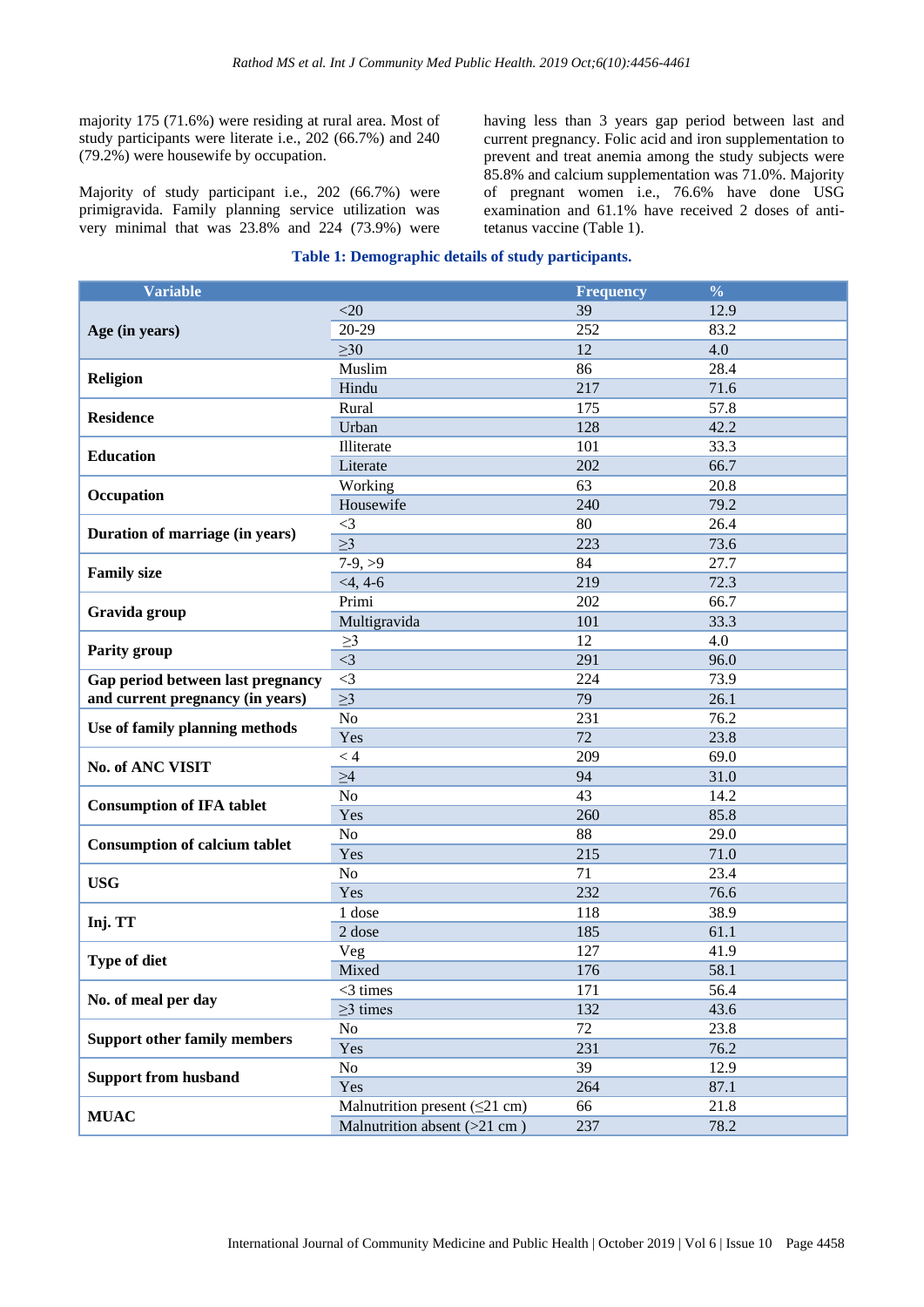#### **Table 2: Anthropometric characteristics of study participants.**

| Anthropometric characteristics of study participants | $Mean \pm SD$     |
|------------------------------------------------------|-------------------|
| Height                                               | $156.57 + 4.460$  |
| Weight                                               | $57.104 + 4.45$   |
| <b>MUAC</b>                                          | $21.88 \pm 2.260$ |

#### **Table 3: Association of under-nutrition with Socio-demographic, and other relevant variables.**

| <b>Variables</b>                       |                | <b>MUAC</b><br>$\leq$ 21CMS<br>malnutrition<br>present* | <b>MUAC</b><br>$>21$ CMS<br>malnutrition<br>absent* | <b>Unadjusted</b><br>odds ratio<br>$(95\%CI)**$ | $\mathbf{P}$<br>value | <b>Adjusted</b><br>odds ratio<br>$(95\%CI)**$ | $\mathbf{p}$<br>value |
|----------------------------------------|----------------|---------------------------------------------------------|-----------------------------------------------------|-------------------------------------------------|-----------------------|-----------------------------------------------|-----------------------|
| <b>Religion</b>                        | Muslim         | 20(30.3)                                                | 66 (27.8)                                           | $1.126(0.620-2.046)$                            | 0.696                 | $0.675(0.307 - 1.485)$                        | 0.328                 |
| <b>Residence</b>                       | Rural          | 25(37.9)                                                | 150(63.3)                                           | $0.354(0.201 - 0.621)$                          | 0.000                 | $0.308(0.140-0.681)$                          | 0.004                 |
| <b>Education</b>                       | Illiterate     | 24(36.4)                                                | 77(32.5)                                            | $1.187(0.671 - 2.101)$                          | 0.555                 | 0.989 (0.430-2.278)                           | 0.979                 |
| <b>Occupation</b>                      | Working        | 15(22.7)                                                | 48 (20.3)                                           | 1.158 (0.600-2.234)                             | 0.662                 | $0.766(0.327-1.798)$                          | 0.541                 |
| <b>Duration</b><br>marriage            | $<$ 3 years    | 28(42.4)                                                | 52 (21.9)                                           | 2.621 (1.472-4.668)                             | 0.001                 | $6.650(2.268-19.501)$                         | 0.001                 |
| <b>Family size</b>                     | $7-9, >9$      | 27(40.9)                                                | 57(24.1)                                            | 2.186 (1.231 - 3.881)                           | 0.008                 | $0.708(0.285 - 1.758)$                        | 0.457                 |
| <b>Type of family</b>                  | Joint family   | 24(36.4)                                                | 27(11.4)                                            | 4.444 (2.339-8.445)                             | 0.000                 | 4.128 (1.606-10.611)                          | 0.003                 |
| Gravida                                | Multigravida   | 39(59.1)                                                | 163 (68.8)                                          | $0.656(0.374-1.151)$                            | 0.141                 | 2.585 (0.895-7.468)                           | 0.079                 |
| <b>Parity</b>                          | >3             | 4(6.1)                                                  | 8(9.4)                                              | $1.847(0.538 - 6.335)$                          | 0.329                 | 1.724 (0.378-7.876)                           | 0.482                 |
| Gap since last<br>pregnancy            | $<$ 3 yrs      | 56 (84.8)                                               | 168(70.9)                                           | 2.300 (1.110-4.767)                             | 0.025                 | $1.042(0.378 - 2.877)$                        | 0.936                 |
| <b>Family planning</b>                 | N <sub>o</sub> | 50(75.8)                                                | 181 (76.4)                                          | $0.967(0.511-1.830)$                            | 0.917                 | $0.319(0.131 - 0.775)$                        | 0.012                 |
| No. of antenatal<br>visit              | $\leq 4$       | 57 (86.4)                                               | 152(64.1)                                           | 3.542 (1.671-7.509)                             | 0.001                 | 3.253 (1.342-7.888)                           | 0.009                 |
| Iron tab<br>consumption                | N <sub>o</sub> | 9(13.6)                                                 | 34(14.3)                                            | $0.943(0.427 - 2.080)$                          | 0.884                 | 1.119 (0.423-2.959)                           | 0.821                 |
| Ca Tab                                 | N <sub>o</sub> | 7(31.8)                                                 | 81 (28.8)                                           | $1.152(0.453 - 2.931)$                          | 0.766                 | $0.794(0.213 - 2.955)$                        | 0.731                 |
| <b>Usg</b>                             | N <sub>o</sub> | 15(22.7)                                                | 56 (23.6)                                           | $0.951(0497-1.819)$                             | 0.878                 | $1.420(0.660-3.056)$                          | 0.369                 |
| Inj. TT                                | 1 dose         | 7(31.8)                                                 | 111(39.5)                                           | $0.715(0.282 - 1.809)$                          | 0.478                 | 1.243 (0.366-4.221)                           | 0.728                 |
| <b>Type of diet</b>                    | Veg            | 18(27.3)                                                | 109(46.0)                                           | $0.440(0.242 - 0.802)$                          | 0.007                 | 2.146 (0.197-4.765)                           | 0.061                 |
| <b>Frequency of</b><br>meal            | $<$ 3 times    | 19(28.8)                                                | 152(64.1)                                           | $0.226(0.125-0.410)$                            | 0.000                 | $0.319(0.149 - 0.683)$                        | 0.003                 |
| <b>Support other</b><br>family members | N <sub>o</sub> | 10(15.2)                                                | 62(26.2)                                            | $0.504(0.242-1.049)$                            | 0.067                 | 1.139 (0.466-2.783)                           | 0.775                 |
| <b>Support from</b><br>husband         | No             | 5(7.6)                                                  | 34 (14.3)                                           | $0.489(0.183-1.306)$                            | 0.154                 | 2.115 (0.572-7.826)                           | 0.262                 |

\*Figure in parenthesis indicates column wise percentage; \*\*Figure in parenthesis indicates 95% CI.

Variable to describe under nutrition status of study pregnant women was their height, weight, MUAC measurement. The mean values (and standard deviations) of anthropometric measure are shown in Table 2. Overall prevalence of under-nutrition among study participants was 21.8%.

The analysis of dependent and independent variables in present data were analyzed to determine their association. On bivariate analysis result showed that under-nutrition among pregnant women had a significant association with rural residence (OR=0.354; 95% CI 0.201-0.621), having less than three years duration of marriage (OR=2.621; 95%CI 1.472-4.668), Large family size (OR=2.186, 95% CI 1.231-3.881), living with joint family (OR=4.444; 95% CI 2.339-8.445), Having less

than three yrs. gap between last and current pregnancy (OR=2.300; 95% CI 1.110-4.767), less no. of ANC visit (OR=3.542 95% CI 1.671-7.509), vegetarian by diet (OR=0.440; 95% CI0.242-0.802) and having less frequency of meal (OR=0.226; 95% CI 0.125-0.410).

However on multivariate analysis, only rural residence (AOR=0.675; 95%CI 0.307-1.485), having less than three years duration of marriage (AOR=6.650; 95%CI 2.268- 19.501), living with joint family (AOR=4.128;95% CI 1.606-10.611), no utilization of family planning methods (AOR=0.319; 95% CI 0.131-0.775), less no. of ANC visit (AOR=3.253; 95% CI 1.342-7.888) and having less frequency of meal  ${AOR = 0.319 (0.149 - 0.683)}$  were found significant which independently increased the risk of under-nutrition among study participants.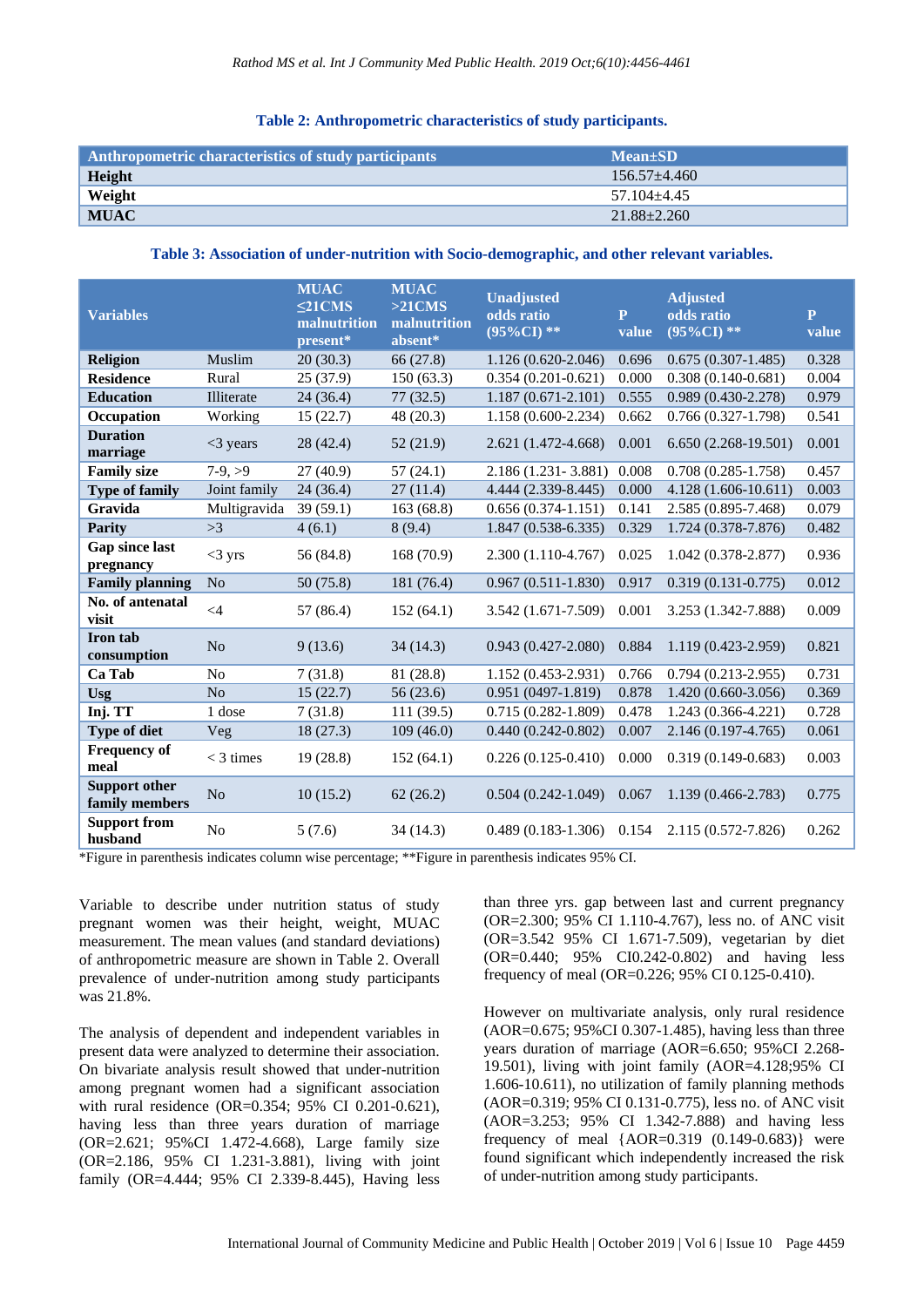Remaining all factors like religion, education, occupation, family size, gravida, parity, consumption of iron and calcium tablet, getting USG done, anti-tetanus vaccination, support from family and husband were not found as significant risk factors for under-nutrition (Table 3).

# **DISCUSSION**

This study assessed the status of under nutrition and its determinants among pregnant women attending ANC clinic at tertiary health care Centre. Our study Findings showed that, 22.8% of pregnant women were undernourished. This result is comparable with study results of nutrition reports, UNICEF, New Delhi, India; 2017 which shown that 22% pregnant women were undernourished.<sup>4</sup> Various other studies also reported under nutrition among pregnant women using criteria MUAC <21cm and reported with figures 16.2%, 14%, 22.3%, 24% and  $37\%$ .<sup>1,9-12</sup> The probable reason for this variation could be the interventions on nutrition, maternal health and other women empowering programs by the government and other non-governmental organizations in the country. Moreover, the variation may be due to geographical variation, smaller land holding, the recurrent food insecurity and the seasonal difference in data collection. $<sup>1</sup>$ </sup>

Our study result showed that women living in rural areas are at higher risk of being undernourished than their urban counterparts. Similar results also reported from earlier study.<sup>1,13,14</sup> The disparity may be due to less developed infrastructures, low nutritional awareness, low access to health care, safe water, and sanitation facilities, traditional ways of farming as only means of surviving and cultural and religious influences in rural areas. In addition, lower nutritional status among rural pregnant women could be explained partly by the fact that in rural areas women are more vulnerable to early marriage and childbearing than women in urban areas. <sup>1</sup> The urban environment may be more affluent and so supportive of health. Furthermore, developed road and rail links facilitate the regular and abundant supply of foodstuffs to urban populations. Another presumption in the literature is that urban populations are advantaged in terms of water supply, housing and sanitation, and in social programming that directly affects health.<sup>14</sup>

The study further revealed that there was a significant relationship between the family type and the undernutrition status ( $p<0.05$ ), study participant living with joint family are more undernourished than those living in nuclear family. We also noted that Pregnant Women living in Households that had more individuals were more likely to be undernourished. Similarly study done by Acharya, et al showed significant relationship between the family type and the nutritional status.<sup>15</sup> Households that had fewer individuals were more likely to have good nutritional status. 23.6% of study population living in joint family was underweight.

Our study findings indicate a negative relationship between the birth space since last pregnancy and undernutrition, with decreasing duration of birth space since last pregnancy, the level of under-nutrition tends to increase. Also pregnant women who have been Family planning users before current pregnancy had showed less under-nutrition in compare to counterpart. This study finding is supported by Kumera et al and Mariyam et  $al^{1,7}$ . The finding is consistent with the knowledge that repeated reproductive cycles deplete maternal nutrition store.<sup>1</sup> The high fertility of Indian women is one of the most detrimental socio-cultural influences on nutritional status because the metabolic stresses of pregnancy and lactation may not be adequately compensated by dietary intake before, during or even after these physiological processes.<sup>16</sup>

Study further revealed that pregnant women who had less no. of ANC visit had under nutrition when compared to those who had more ANC visit. Similar study results reported by previous studies. $1,7,11$  This implies that households that had access to health services were more likely to have a better nutritional status. Access in the context of this study means proximity to affordable and quality health services.

This study also showed that study women who had vegetarian diet and less no. of meal per day, significantly had under nutrition compared to their counterparts. Similarly study done by Acharya, et al showed that consumption of sufficient and various types of foods, significantly had better nutritional status compared to their counterparts.<sup>15</sup> This low dietary practice of pregnant women may be due to their low income, relatively high family size, and lack of nutritional information and low educational status of the study participants. Adequate nutritional intake is one of the most important factors affecting on one's health and well-being, especially during pregnancy.<sup>17</sup> However during pregnancy women is access to foods even more restricted in the traditional Indian household through taboos and ritual observances, which are widely documented in both rural and tribal population. 16

#### **CONCLUSION**

This study revealed that 21.8% pregnant women were undernourished among study participants. The factors like place of residence (rural areas), living with joint family, having large family size, not utilization of family planning methods, less no. of ANC visit and taking less no. of meal per days were found to be significantly associated with malnutrition (MUAC <21 cm). Remaining factors studied were not found as significant risk factor for malnutrition.

#### *Recommendations*

It would be even better if more studies are carried out for the development of strong and proper guidelines for the prevention of malnutrition among pregnant women. The